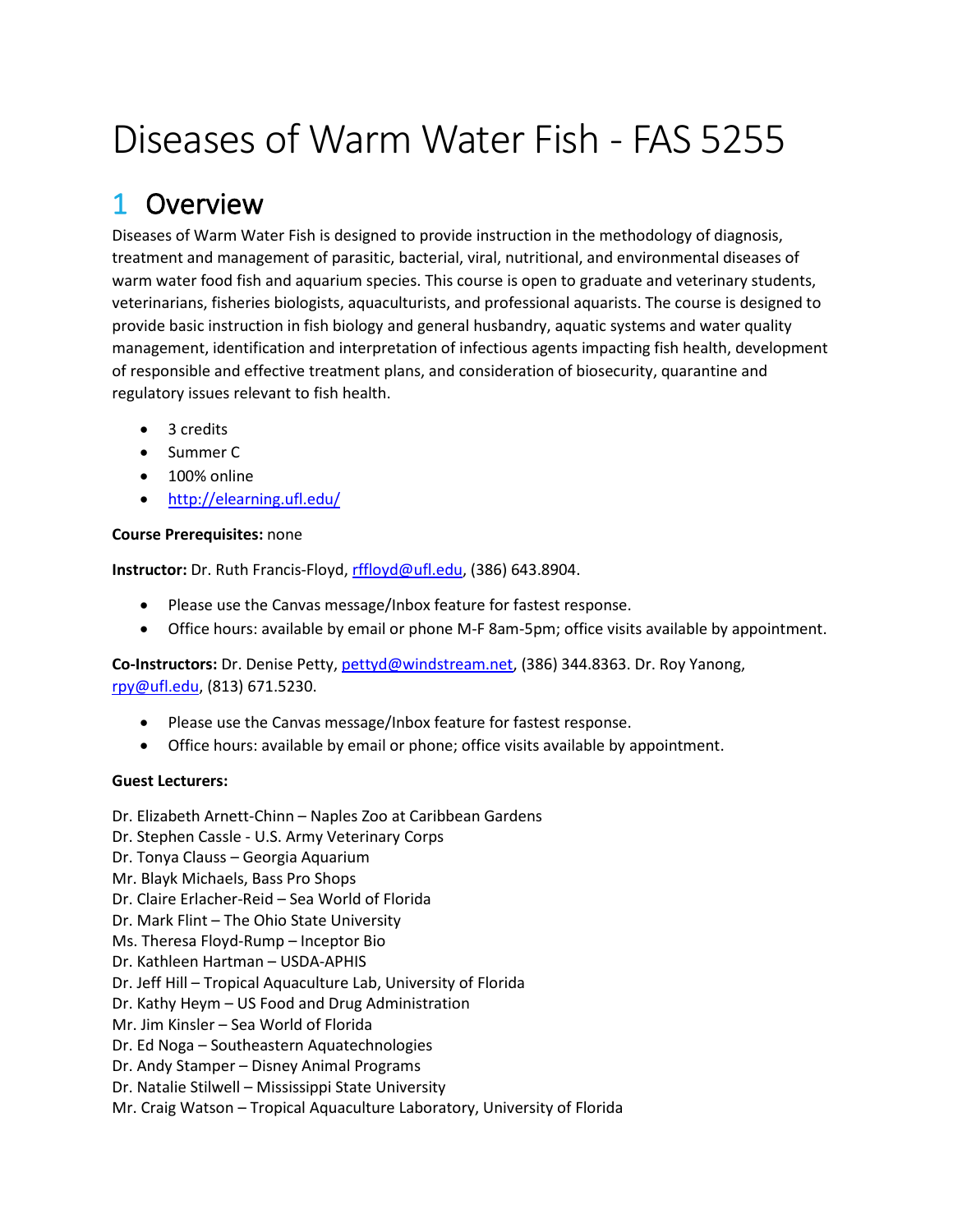Dr. James Wellehan – University of Florida

**Textbook(s) and/or readings:** All students must have access to Dr. Noga's text, listed below. Some of the homework exercises may be difficult or impossible to complete without this text. Most of you will likely want to retain this book as part of your personal library. Dr. Smith's book is also strongly recommended.

#### REQUIRED:

• Fish Disease: Diagnosis and Treatment, Second Edition\*. By E.J. Noga, 2010. Wiley- Blackwell, Ames Iowa.

#### RECOMMENDED:

- Fish Diseases and Medicine, S.A. Smith (Editor), 2019, CRC Press, Boca Raton, FL.
- Fundamentals of Ornamental Fish Health, H.E. Roberts (Editor), 2010, Wiley-Blackwell, Ames, IA.
- Merck Veterinary Manual, Eleventh Edition, S.E. Aiello (Editor-In-Chief), 2016, Merck & Company Inc, Pp 1743-1814.
- Zoo and Wildlife Medicine, Current Therapy, Seventh Edition, by E. Miller and M.E. Fowler (Eds), 2012, Elsevier. Pp 170-209.

#### SUPPLEMENTAL:

- Bacterial Diseases of Fish, by Inglis, Roberts and Bromages (Eds). 1993. Blackwell.
- BSAVA Manual of Ornamental Fish, Second Edition, by Wildgoose (Ed), 2002, Wiley (for British Small Animal Veterinary Association).
- Fish Diseases and Disorders, Volume 1: Protozoan and Metazoan Infections, by Woo (Ed), 1995, CAB International.
- Fish Diseases and Disorders, Volume 2: Non-Infectious Diseases, by Leatherland and Woo (Eds), 1998, CAB International.
- Fish Diseases and Disorders, Volume 3: Viral, Bacterial, and Fungal Infections, by Woo and Bruno (Eds), 1999, CAB International.
- Fish Medicine, by Stoskopf (Ed), 1993, Saunders.
- Health Management and Principal Microbial Diseases of Cultured Fishes, by J.A. Plumb, 1999, Iowa State University Press.

## 2 Learning Outcomes

The goal of this class is to introduce students to basic concepts of fish health management including diagnosis of common infectious and non-infectious diseases, strategies for control of infectious disease and preventive health care for captive fish populations. Students will also be expected to develop a basic understanding of zoonotic diseases common in aquarium and cultured fish. Students will be expected to have a fundamental understanding of fish husbandry, disease prevention, be able to interpret findings of infectious disease, be familiar with regulated diseases of fish, understand principles of biosecurity, and quarantine, and appropriate treatment management, including regulations pertaining to use of drugs and chemicals by the time they complete the class.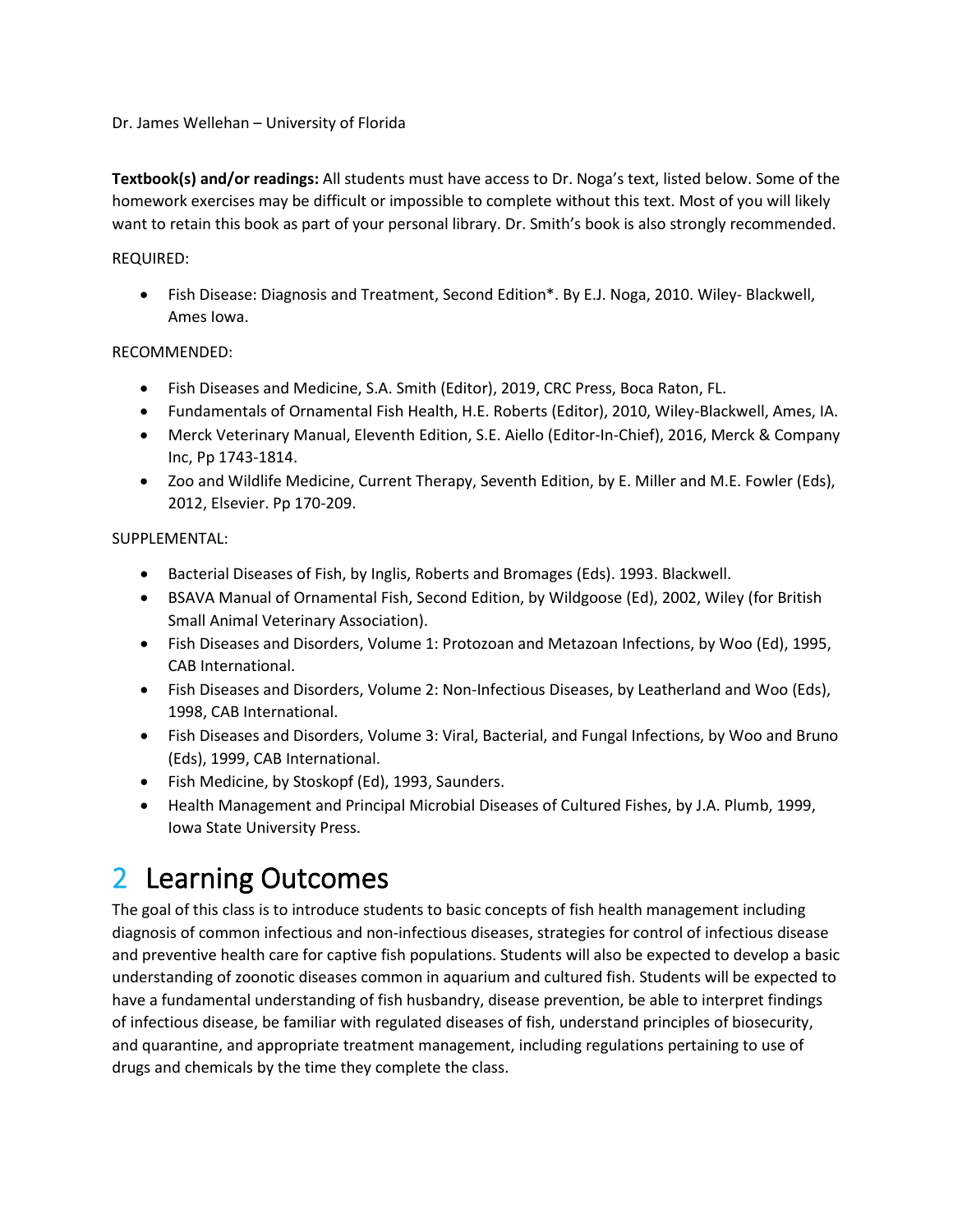At the end of this course, each student will be able to:

- Recognize normal and abnormal appearance of common families of warm water fish
- Understand common disease processes in major families of warm water fish, with emphasis on freshwater species.
- Understand basic physiologic processes of fish and how these may be altered by a diseased state.
- Evaluate normal anatomy (internal and external) of common species of warm water fish.
- Understand normal radiographic anatomy of common species of warm water fish.
- Apply diagnostic techniques used for basic examination of fish. This will include physical examination as well as routine tissue biopsies (gill, skin and fin) and techniques for microbial culture.
- Remember anatomical sites used for blood collection in common species of fish.
- Calculate proper treatment dosages for treating common fish diseases.
- Identify common fish parasites.
- Understand common bacterial, fungal and viral diseases of warm water fish.
- Create reasonable management and treatment plans to prevent or mitigate disease processes.
- Understand the basic components of a biosecurity program and apply these to quarantine protocols.
- Analyze water quality testing data.
- Create a problem list in which they define multiple factors contributing to a fish disease outbreak. They should be able to rank these factors in terms of the threat they pose to the affected population.
- Understand regulations that pertain to use of drugs and chemicals for treatment of fish diseases in the United States. This includes familiarity with the Food and Drug Administration's webbases resources that support U.S. aquaculture industries.
- Understand regulations that pertain to infectious diseases of fish including species of concern, screening techniques, and required reporting.
- Remember zoonotic diseases of concern for aquarium and cultured warm water fish. They will also understand basic principles of personal protection.

## 3 Course Logistics

The on-line course will focus on delivery of didactic information using recorded lectures, discussion sections, assigned readings and projects. Lecture and course materials will be available on the course Elearning website.

### **Technology Requirements:**

- A computer or mobile device with high-speed internet connection.
- A headset and/or microphone and speakers; a web cam is suggested.
- Latest version of web browser. Canvas supports only the two most recent versions of any given browser. [What browser am I using?](http://whatbrowser.org/)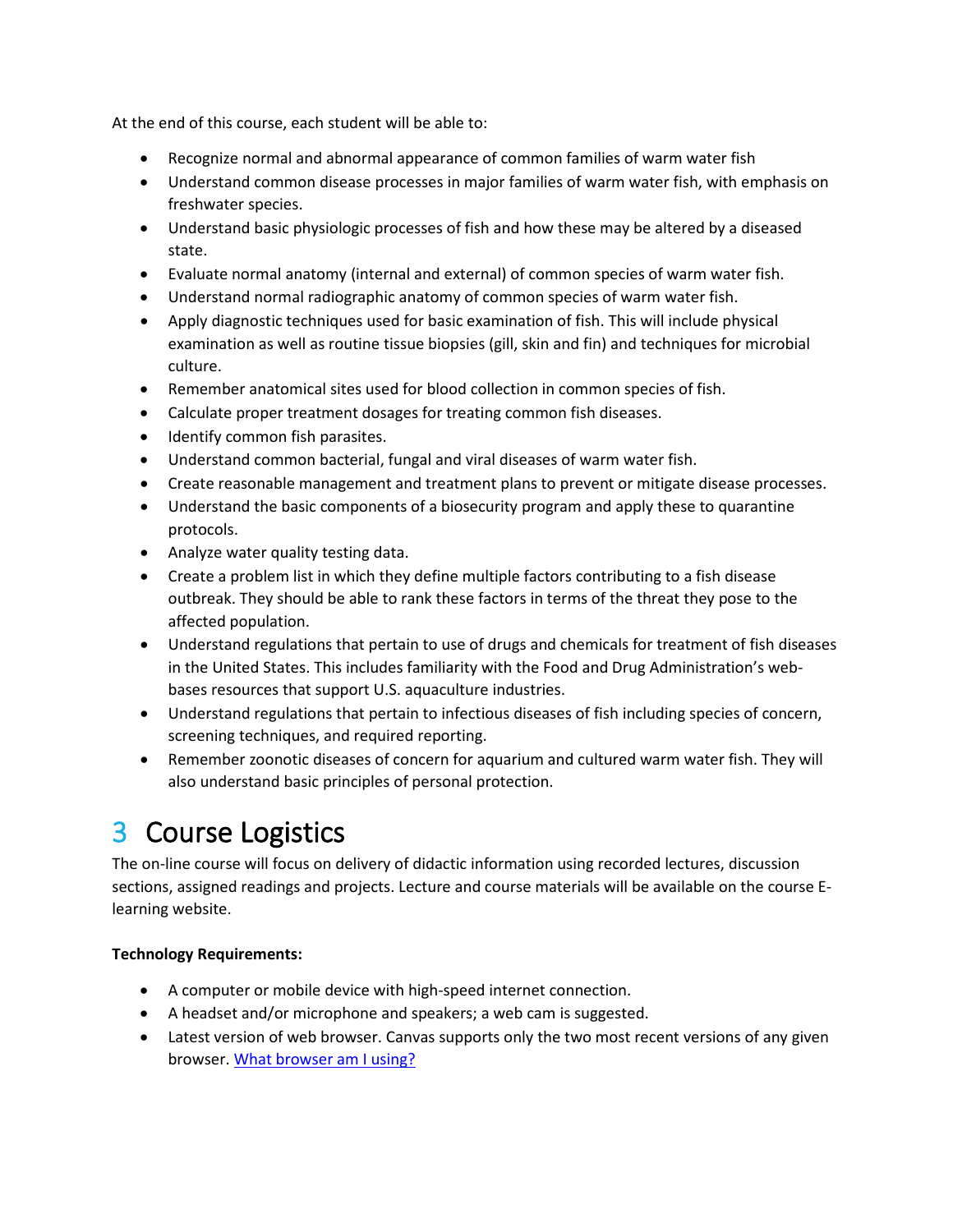### 3.1 Assignments & Deliverables

The course has been divided into six modules. There will be required homework and discussion sections for students along the way. There will be a quiz at the end of each module, and a final comprehensive exam at the end of the course. All assignments are open-book.

#### **Homework**

• There are 10 total homework assignments, one due each week except for the first and last week of the class. Problems consist of a mixture of multiple choice, true/ false and short answer including math problems.

#### **Discussion Participation**

• There is one "live discussion" for each module. Each "live discussion" is two hours and includes review of assignments, general discussion of material, and a short image quiz embedded in the program. Students are not required to participate "live" though it is recommended. The session is recorded and students unavailable to participate live can watch the recording and submit answers to the embedded assignment to Dr. Francis-Floyd.

#### **Quizzes & Exams**

- There is one quiz included at the end of each of the first five modules. All quizzes are open-book.
- There is a final comprehensive assignment that has been divided into three independent quizzes: one multiple choice, one image, and one short answer and problem solving. Each of these is open-book, however these three assignments are timed.

### 3.2 Grades & Grading Scale

30% Homework

10% Discussion Participation

30% Quizzes

Final Exam:

- Multiple choice exam (10%)
- Image exam (10%
- Short answer and problem solving exam (10%)

## 4 Course Content

### **Learning Modules**

Module 1: Anatomy, Physiology and Taxonomy May 9-22, 2022

Homework 1 due May 15, 2022

Voicethread introduction due May 22, 2022

**Grading Scale (%)** 90 % or higher  $= A$  $85.5 - 89.99% = B +$  $79.5 - 85.49% = B$  $75.5 - 79.49\% = C +$  $69.5 - 75.49% = C$  $65.5 - 69.49\% = D+$  $59.5 - 65.49\% = D$  $<$  59.5% = E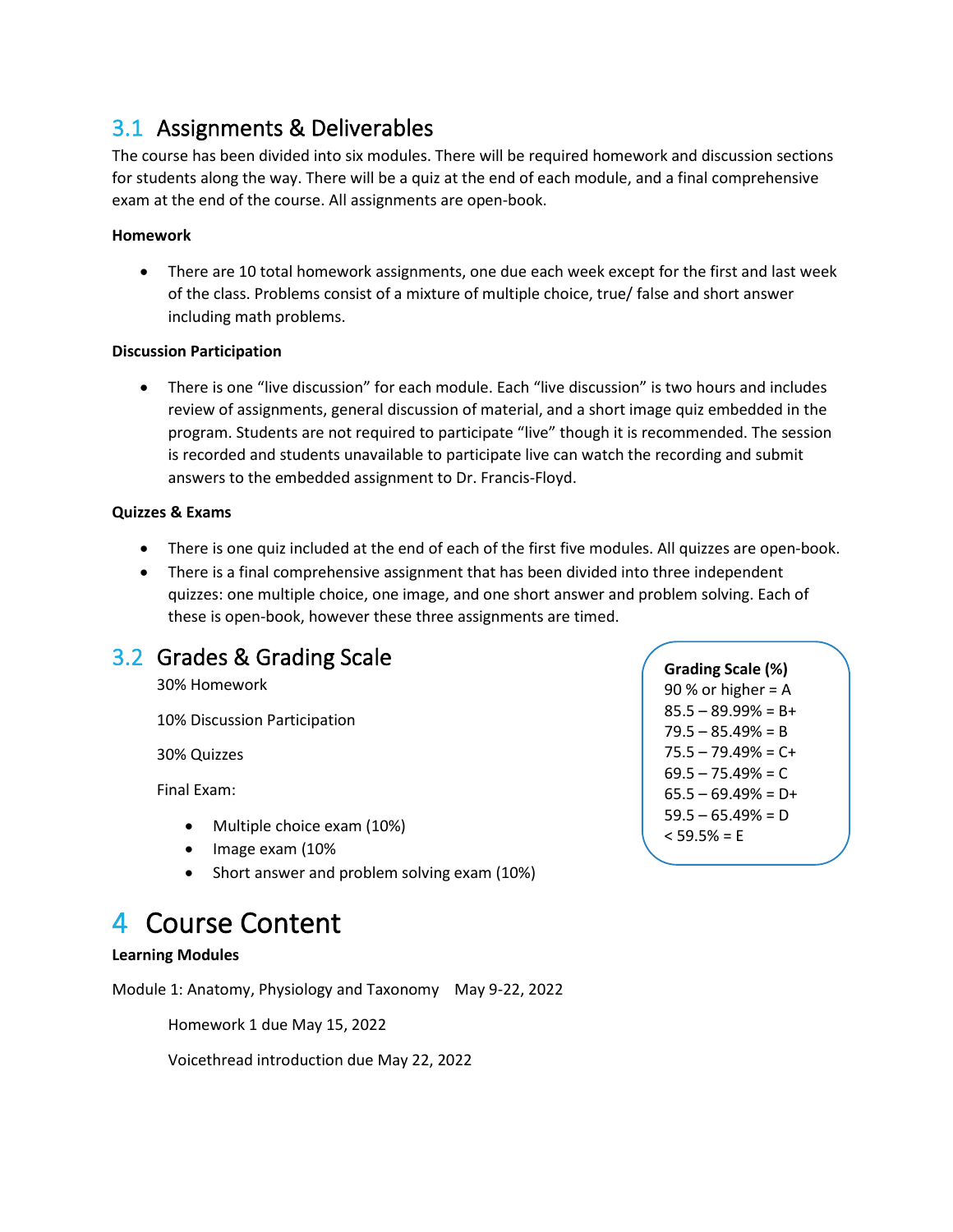Discussion May 19, 2022: 3-5 pm; Asynchronous assignment (for students unable to participate in the live discussion) due May 22, 2022

Quiz 1 due May 22, 2022

Module 2: Treatment Options and Management Plans May 23- Jun 5, 2022

Homework 2 due May 29, 2022

Homework 3 due Jun 5, 2022

Discussion Jun 2, 2022: 3-5 pm; Asynchronous assignment due Jun 5, 2022

Quiz 2 due Jun 5, 2022

Module 3: Water Quality Analysis and Aquatic Systems Jun 6-19, 2022

Homework 4 due Jun 12, 2022

Homework 5 due Jun 19, 2022

Discussion Jun 16, 2022: 3-5 pm, Asynchronous assignment due Jun 19, 2022

Quiz 3 due Jun 19, 2022

- Summer Break: Jun 20-Jun 24, 2022
- Module 4: Nutrition, Husbandry and Biosecurity Jun 27-Jul 10, 2022

Homework 6 due Jul 3, 2022

Homework 7 due Jul 10, 2022

Discussion Jul 7, 2022: 3-5 pm; Asynchronous assignment due Jul 10, 2022

Quiz 4 due Jul 10, 2022

Module 5: Parasitic Diseases Jul 11-24, 2022

Homework 8 due Jul 17, 2022

Homework 9 due Jul 24, 2022

Discussion Jul 21, 2022: 3-5 pm; Asynchronous assignment due Jul 24, 2022

Quiz 5 due Jul 24, 2022

Module 6: Bacterial and Viral Diseases Jul 25 – Aug 5, 2022

Homework 10 due Jul 31, 2022

Discussion Aug 2, 2022 3-5 pm; Asynchronous assignment due Aug 5, 2022

Final (comprehensive) multiple choice quiz due Aug 5, 2022

Final (comprehensive) image quiz due Aug 5, 2022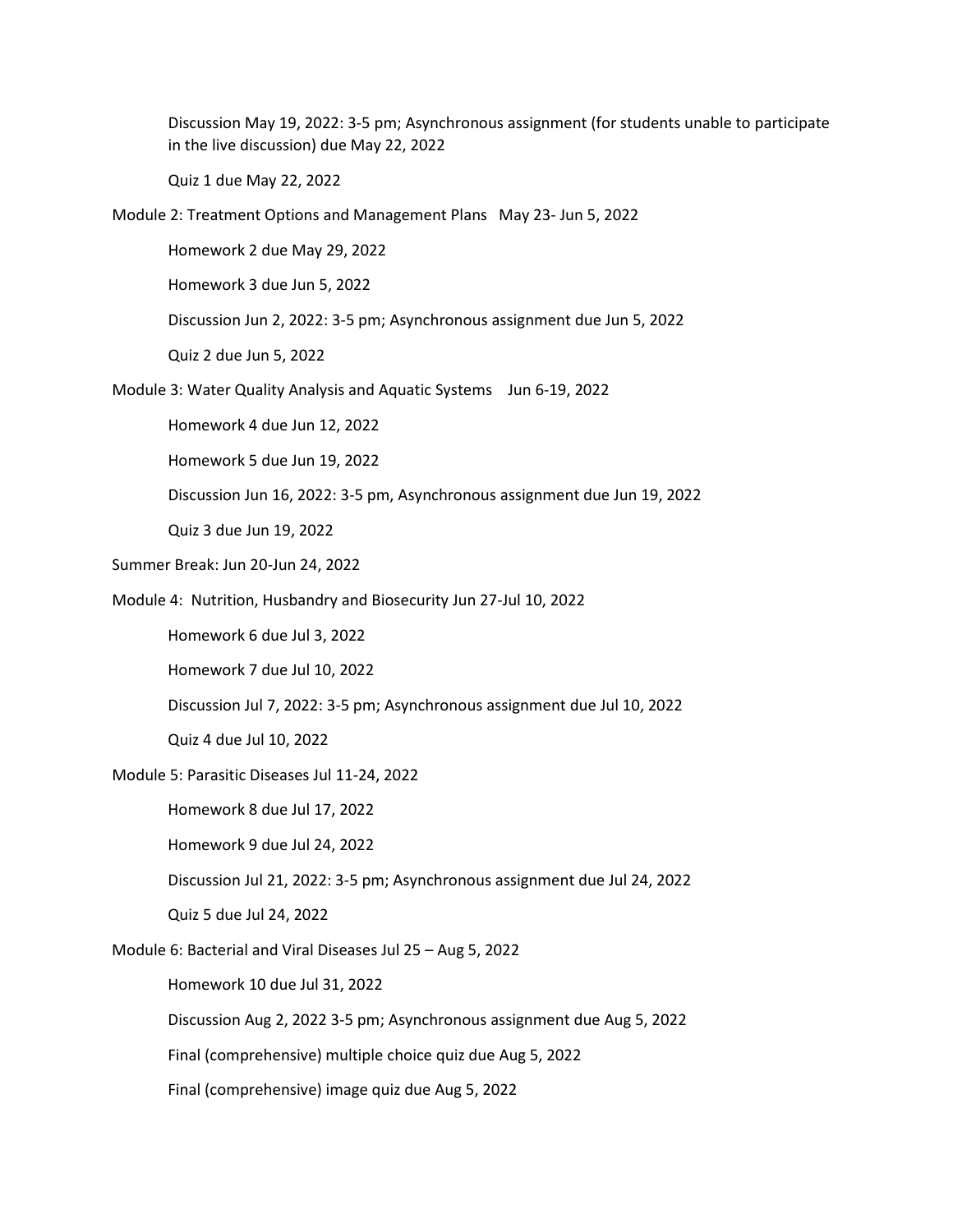Final (comprehensive) short answer and problem solving quiz due Aug 5, 2022

NOTE: For the Live Discussion sessions: if you participate in the live discussion, sign in via the chat and participate in the discussion, you do not need to turn anything in. If you are not able to participate in the live session you must turn in answers to the quiz discussed at the end of the session. This can be turned in through canvas or to Dr. Francis-Floyd via email. Due dates for the asynchronous assignments are listed above but only apply to students who are unable to participate in the live session.

## 5 Policies and Requirements

This syllabus represents current plans and objectives for this course. As the semester progresses, changes may need to be made to accommodate timing, logistics, or to enhance learning. Such changes, communicated clearly, are not unusual and should be expected.

### 5.1 Late Submissions & Make-up Requests

It is the responsibility of the student to access on-line lectures, readings, quizzes, and exams and to maintain satisfactory progress in the course.

Assignments turned in late lose 10% per day for 3 days, 50% at a week, and are not accepted after one week except as provided by University policy. Requirements for class attendance and make-up exams, assignments and other work are consistent with university policies that can be found at: <https://catalog.ufl.edu/ugrad/current/regulations/info/attendance.aspx> . Arrangements for late submission without penalty are routinely offered, but must be negotiated in advance on a case-bycase basis with Dr. Francis-Floyd.

Computer or other hardware failures, except failure of the UF e-Learning system, will not excuse students for missing assignments. Any late submissions due to technical issues MUST be accompanied by the ticket number received from the Helpdesk when the problem was reported to them. The ticket number will document the time and date of the problem. You MUST e-mail your instructor within 24 hours of the technical difficulty if you wish to request consideration.

For computer, software compatibility, or access problems call the HELP DESK phone number—352-392- HELP = 352- 392-4357 (option 2).

### 5.2 Semester Evaluation Process

Student assessment of instruction is an important part of efforts to improve teaching and learning.

**At approximately the mid-point of the semester**, the School of Forest, Fisheries and Geomatic Sciences will request anonymous feedback on student satisfaction on various aspects of this course. These surveys will be sent out through Canvas and are not required, but encouraged. This is not the UF Faculty Evaluation!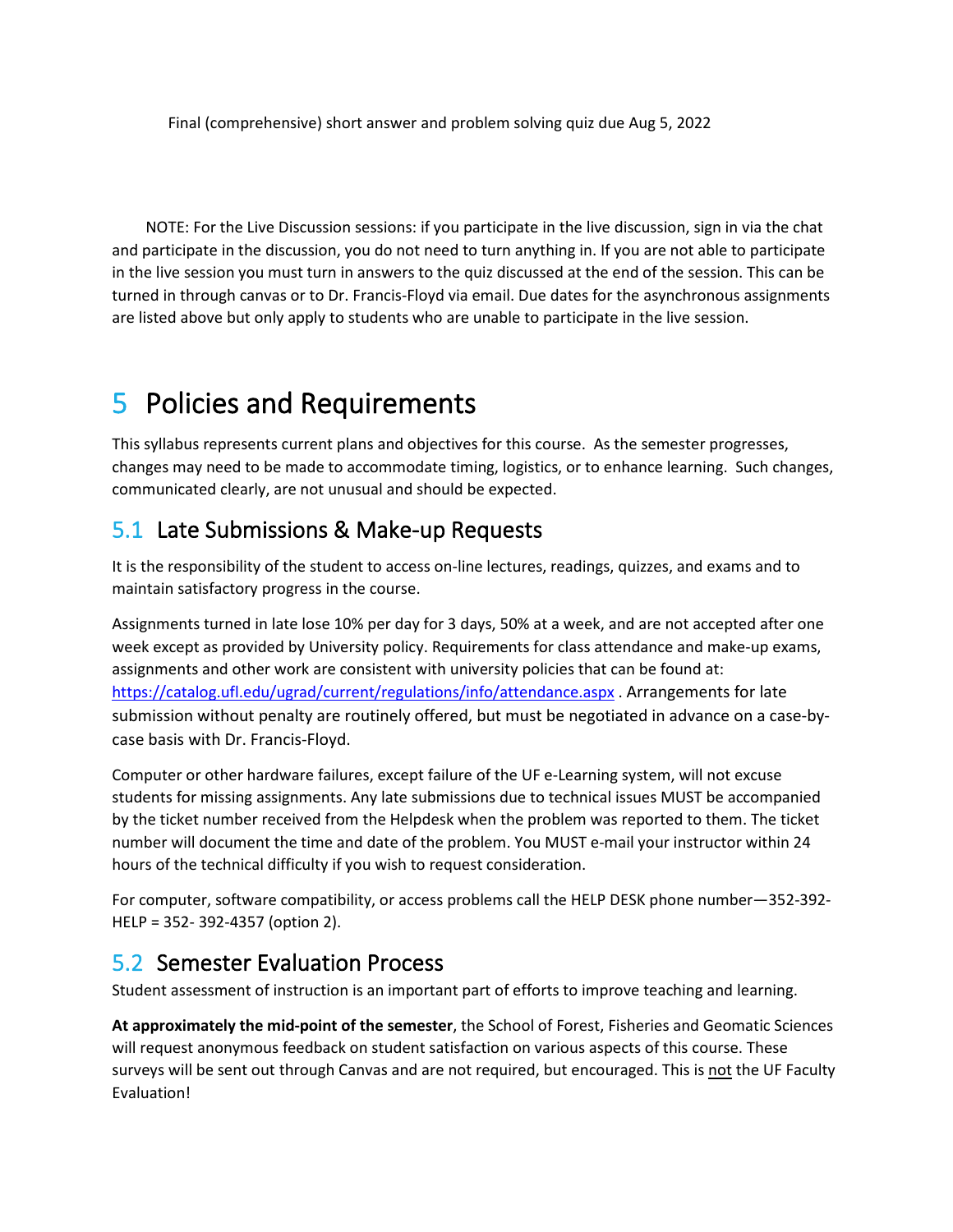**At the end of the semester**, students are expected to provide professional and respectful feedback on the quality of instruction in this course by completing course evaluations online via GatorEvals. Guidance on how to give feedback in a professional and respectful manner is available at [https://gatorevals.aa.ufl.edu/students/.](https://gatorevals.aa.ufl.edu/students/) Students will be notified when the evaluation period opens, and can complete evaluations through the email they receive from GatorEvals, in their Canvas course menu under GatorEvals, or vi[a https://ufl.bluera.com/ufl/.](https://ufl.bluera.com/ufl/) Summaries of course evaluation results are available to students at [https://gatorevals.aa.ufl.edu/public-results/.](https://gatorevals.aa.ufl.edu/public-results/)

### 5.3 Netiquette: Communication Courtesy

All members of the class are expected to follow rules of common courtesy in all email messages, threaded discussions and chats. Failure to do so may result in loss of participation points and/or referral to the Dean of Students' Office[. http://teach.ufl.edu/wp](http://teach.ufl.edu/wp-content/uploads/2012/08/NetiquetteGuideforOnlineCourses.docx)[content/uploads/2012/08/NetiquetteGuideforOnlineCourses.docx](http://teach.ufl.edu/wp-content/uploads/2012/08/NetiquetteGuideforOnlineCourses.docx) 

## 5.4 Academic Honesty Policy

As a student at the University of Florida, you have committed yourself to uphold the Honor Code, which includes the following pledge: *"We, the members of the University of Florida community, pledge to hold ourselves and our peers to the highest standards of honesty and integrity.*"

You are expected to exhibit behavior consistent with this commitment to the UF academic community, and on all work submitted for credit at the University of Florida, the following pledge is either required or implied*: "On my honor, I have neither given nor received unauthorized aid in doing this assignment."*

It is assumed that you will complete all work independently in each course unless them instructor provides explicit permission for you to collaborate on course tasks (e.g. assignments, papers, quizzes, exams). Furthermore, as part of your obligation to uphold the Honor Code, you should report any condition that facilitates academic misconduct or appropriate personnel. It is your individual responsibility to know and comply with all university policies and procedures regarding academic integrity and the Student Honor Code. Violations of the Honor Code at the University of Florida will not be tolerated.

Violations will be reported to the Dean of Students Office for consideration of disciplinary action. For more information regarding the Student Honor Code, please see: [http://www.dso.ufl.edu/sccr/process/student-conduct-honor-code.](http://www.dso.ufl.edu/sccr/process/student-conduct-honor-code)

## 5.5 Inclusive Learning Environment

This course embraces the University of Florida's Non-Discrimination Policy, which reads,

*The University shall actively promote equal opportunity policies and practices conforming to laws against discrimination. The University is committed to non-discrimination with respect to race, creed, color, religion, age, disability, sex, sexual orientation, gender identity and expression, marital status, national origin, political opinions or affiliations, genetic information and veteran status as protected under the Vietnam Era Veterans' Readjustment Assistance Act.*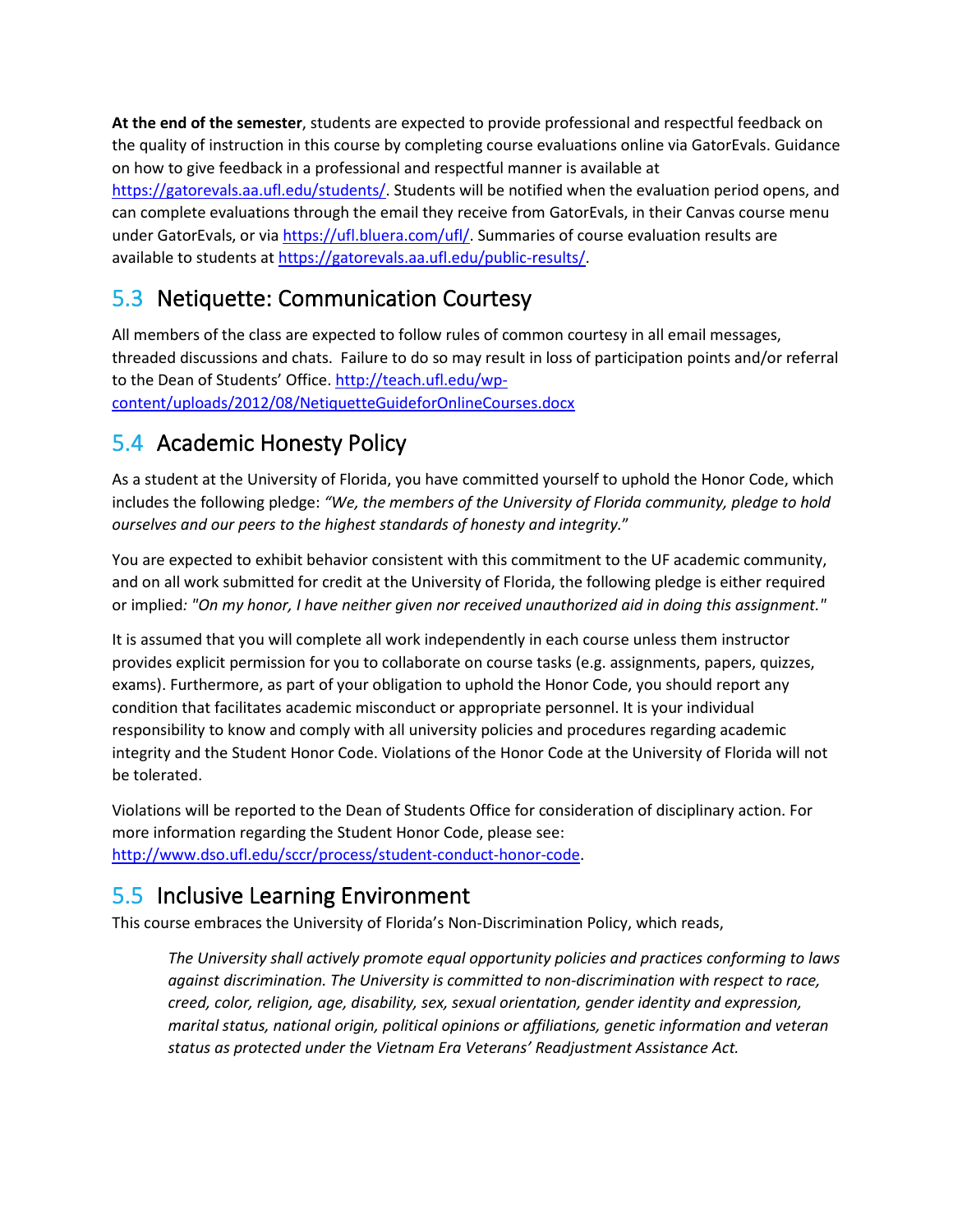If you have questions or concerns about your rights and responsibilities for inclusive learning environment, please see the instructor or refer to the Office of Multicultural & Diversity Affairs website: [http://multicultural.ufl.edu.](http://multicultural.ufl.edu/)

## 5.6 Services for Students with Disabilities:

The Disability Resource Center coordinates the needed accommodations of students with disabilities. This includes registering disabilities, recommending academic accommodations within the classroom, accessing special adaptive computer equipment, providing interpretation services and mediating faculty-student disability related issues. Students requesting classroom accommodation must first register with the Dean of Students Office. The Dean of Students Office will provide documentation to the student who must then provide this documentation to the Instructor when requesting accommodation. 0001 Reid Hall, 352-392-8565, [www.dso.ufl.edu/drc/](http://www.dso.ufl.edu/drc/) 

## 5.7 Software Use

All faculty, staff and students of the university are required and expected to obey the laws and legal agreements governing software use. Failure to do so can lead to monetary damages and/or criminal penalties for the individual violator. Because such violations are also against university policies and rules, disciplinary action will be taken as appropriate.

## 6 Campus Helping Resources

For issues with technical difficulties for e-learning in Canvas, please post your question to the Technical Help Discussion in your course, or contact the UF Help Desk at:

- [Learning-support@ufl.edu](mailto:Learning-support@ufl.edu) | (352) 392-HELP select option 2 | [http://elearning.ufl.edu](http://elearning.ufl.edu/)
- Library Help Desk support<http://cms.uflib.ufl.edu/ask>
- SFRC Academic Hub https://ufl.instructure.com/courses/303721

## 6.1 Student Life, Wellness, and Counseling Help

Students experiencing crises or personal problems that interfere with their general well-being are encouraged to utilize the university's counseling resources. The Counseling & Wellness Center provides confidential counseling services at no cost for currently enrolled students. Resources are available on campus for students having personal problems or lacking clear career or academic goals, which interfere with their academic performance.

- Counseling and Wellness resource[s http://www.counseling.ufl.edu/cwc/](http://www.counseling.ufl.edu/cwc/)
- U Matter, We Care http://www.umatter.ufl.edu/
- Career Connections Center http://career.ufl.edu/
- Other resources are available at<http://www.distance.ufl.edu/getting-help> for online students.

## 6.2 Student Complaint Process

The School of Forest Resources & Conservation cares about your experience and we will make every effort to address course concerns. We request that all of our online students complete a course satisfaction survey each semester, which is a time for you to voice your thoughts on how your course is being delivered.